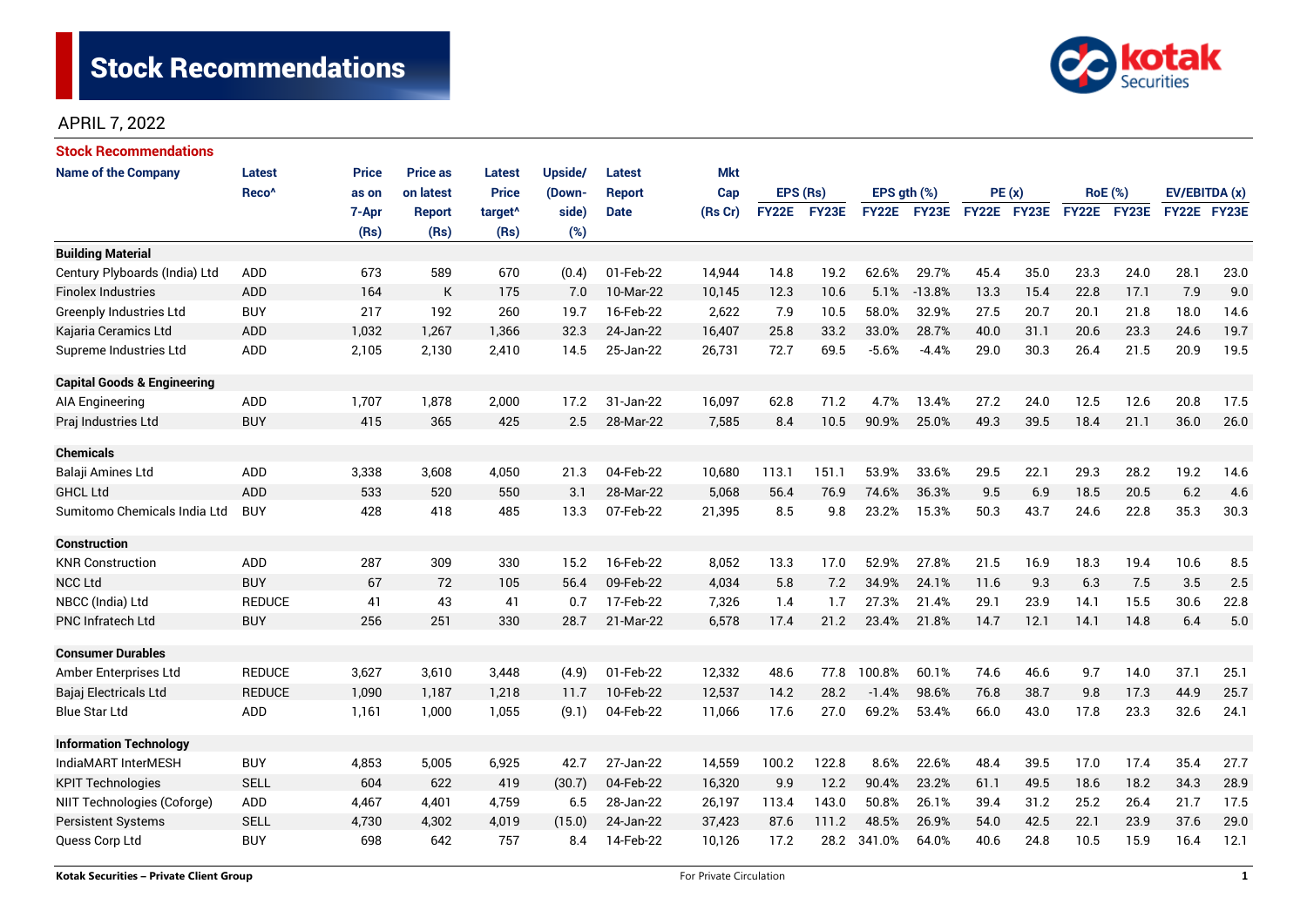

| <b>Stock Recommendations</b>       |                   |              |                 |                     |         |               |            |              |       |                    |              |             |      |                |             |               |      |
|------------------------------------|-------------------|--------------|-----------------|---------------------|---------|---------------|------------|--------------|-------|--------------------|--------------|-------------|------|----------------|-------------|---------------|------|
| <b>Name of the Company</b>         | Latest            | <b>Price</b> | <b>Price as</b> | Latest              | Upside/ | Latest        | <b>Mkt</b> |              |       |                    |              |             |      |                |             |               |      |
|                                    | Reco <sup>^</sup> | as on        | on latest       | <b>Price</b>        | (Down-  | <b>Report</b> | Cap        | EPS (Rs)     |       | EPS ath (%)        |              | PE(x)       |      | <b>RoE</b> (%) |             | EV/EBITDA (x) |      |
|                                    |                   | 7-Apr        | <b>Report</b>   | target <sup>^</sup> | side)   | <b>Date</b>   | (Rs Cr)    | <b>FY22E</b> | FY23E | <b>FY22E</b>       | <b>FY23E</b> | FY22E FY23E |      |                | FY22E FY23E | FY22E FY23E   |      |
|                                    |                   | (Rs)         | (Rs)            | (Rs)                | (%)     |               |            |              |       |                    |              |             |      |                |             |               |      |
| <b>Metals &amp; Mining</b>         |                   |              |                 |                     |         |               |            |              |       |                    |              |             |      |                |             |               |      |
| <b>MOIL Ltd</b>                    | <b>BUY</b>        | 187          | 170             | 215                 | 14.7    | 18-Feb-22     | 4,992      | 14.5         | 16.4  | 95.9%              | 13.1%        | 12.9        | 11.4 | 11.5           | 12.2        | 6.7           | 5.2  |
| APL Apollo Tubes Ltd               | <b>BUY</b>        | 978          | 820             | 980                 | 0.3     | 28-Jan-22     | 24,438     | 21.0         | 27.0  | $-27.6%$           | 28.6%        | 46.5        | 36.2 | 26.7           | 26.8        | 26.9          | 21.3 |
| Oil & Gas                          |                   |              |                 |                     |         |               |            |              |       |                    |              |             |      |                |             |               |      |
| Chennai Petroleum Corp             | <b>BUY</b>        | 164          | 104             | 127                 | (22.7)  | 25-Jan-22     | 2,447      | 30.3         | 18.2  | 75.1%              | $-39.9%$     | 5.4         | 9.0  | 24.6           | 12.5        | 7.3           | 8.9  |
| <b>Gujarat Gas</b>                 | <b>ADD</b>        | 517          | 660             | 734                 | 41.8    | 10-Feb-22     | 35.601     | 18.7         | 26.7  | 0.5%               | 42.8%        | 27.7        | 19.4 | 24.3           | 27.3        | 16.9          | 12.2 |
| <b>MRPL</b>                        | ADD               | 50           | 47              | 50                  | (0.8)   | 31-Jan-22     | 8,830      | 1.2          |       | 6.8 -137.5% 466.7% |              | 42.0        | 7.4  | 4.7            | 23.8        | 13.9          | 9.1  |
| <b>Paints</b>                      |                   |              |                 |                     |         |               |            |              |       |                    |              |             |      |                |             |               |      |
| Akzo Nobel India Ltd               | <b>BUY</b>        | 1,894        | 1,887           | 2,670               | 41.0    | 14-Feb-22     | 8,844      | 57.9         | 67.2  | 27.3%              | 16.1%        | 32.7        | 28.2 | 17.9           | 19.7        | 19.7          | 16.8 |
| <b>Pharmaceuticals</b>             |                   |              |                 |                     |         |               |            |              |       |                    |              |             |      |                |             |               |      |
| Suven Pharmaceuticals              | <b>REDUCE</b>     | 602          | 561             | 550                 | (8.6)   | 17-Aug-21     | 15,282     | 16.9         | 21.1  | 19.0%              | 24.9%        | 35.6        | 28.5 | 27.6           | 26.5        | 27.9          | 21.9 |
| <b>Transportation</b>              |                   |              |                 |                     |         |               |            |              |       |                    |              |             |      |                |             |               |      |
| Aegis Logistics Ltd                | <b>BUY</b>        | 228          | 216             | 310                 | 35.9    | 14-Feb-22     | 7,619      | 12.6         | 13.6  | 28.6%              | 7.9%         | 18.1        | 16.8 | 20.4           | 19.0        | 10.3          | 9.3  |
| <b>Allcargo Global Logistics</b>   | <b>BUY</b>        | 356          | 346             | 430                 | 20.8    | 15-Feb-22     | 8,758      | 27.7         | 31.3  | 246.3%             | 13.0%        | 12.9        | 11.4 | 21.2           | 20.1        | 6.8           | 5.7  |
| <b>Blue Dart Express</b>           | <b>BUY</b>        | 6,410        | 6,926           | 7,975               | 24.4    | 01-Feb-22     | 15,256     | 115.0        | 134.0 | 98.3%              | 16.5%        | 55.7        | 47.8 | 36.2           | 33.3        | 15.9          | 13.7 |
| <b>VRL Logistics Ltd</b>           | <b>BUY</b>        | 489          | 499             | 625                 | 27.9    | 04-Feb-22     | 4,456      | 11.3         | 18.3  | 117.3%             | 61.9%        | 43.2        | 26.7 | 14.3           | 21.6        | 13.8          | 10.4 |
| <b>Others</b>                      |                   |              |                 |                     |         |               |            |              |       |                    |              |             |      |                |             |               |      |
| Bata India Ltd                     | <b>BUY</b>        | 1,971        | 1,895           | 2,380               | 20.8    | 10-Feb-22     | 25,423     | 27.0         | 36.6  | $-509.1%$          | 35.6%        | 73.0        | 53.8 | 16.3           | 19.4        | 35.9          | 28.6 |
| <b>Central Depository Services</b> | <b>REDUCE</b>     | 1,465        | 1,510           | 1,505               | 2.7     | 10-Feb-22     | 15,383     | 29.9         | 34.8  | 55.7%              | 16.4%        | 49.0        | 42.1 | 28.5           | 26.6        | 39.0          | 33.5 |
| EPL Ltd                            | <b>ADD</b>        | 183          | 187             | 205                 | 12.0    | 10-Feb-22     | 5,768      | 7.1          | 8.6   | $-6.6%$            | 21.1%        | 25.8        | 21.3 | 12.1           | 13.2        | 10.0          | 8.3  |
| JK Paper Ltd                       | <b>ADD</b>        | 342          | 315             | 340                 | (0.6)   | 22-Mar-22     | 6,088      | 35.0         | 51.2  | 146.5%             | 46.3%        | 9.8         | 6.7  | 19.6           | 23.1        | 6.1           | 4.5  |
| Radico Khaitan Ltd                 | <b>REDUCE</b>     | 902          | 978             | 970                 | 7.5     | 07-Feb-22     | 12,001     | 21.2         | 26.1  | 4.4%               | 23.1%        | 42.6        | 34.6 | 15.0           | 16.1        | 27.1          | 23.3 |
| <b>VIP Industries Ltd</b>          | <b>REDUCE</b>     | 711          | 648             | 620                 | (12.8)  | 04-Feb-22     | 10,100     | 6.2          |       | 12.0 -187.3%       | 93.5%        | 114.7       | 59.3 | 14.3           | 23.2        | 52.0          | 32.2 |
| Welspun Corp Ltd                   | <b>SELL</b>       | 202          | 173             | 120                 | (40.7)  | 14-Feb-22     | 5,360      | 11.9         | 9.2   | $-49.8%$           | $-22.7%$     | 17.0        | 22.0 | 7.8            | 5.9         | 7.2           | 8.0  |

*Source: Kotak Securities - Private Client Group*

All recommendations are with a 12 month perspective from the date of the report/update. Investors are requested to use their discretion while deciding the timing, quantity of investment as well as the exit.

NR NoRated. The investment rating and target price, if any, have been suspended temporarily. Such suspension is in compliance with applicable regulation(s) and/or Kotak Securities policies in circumstances when Kotak Secur

Or its affiliates is acting in an advisory capacity in a merger or strategic transaction involving this company and in certain other circumstances.

**NM Not meaningful**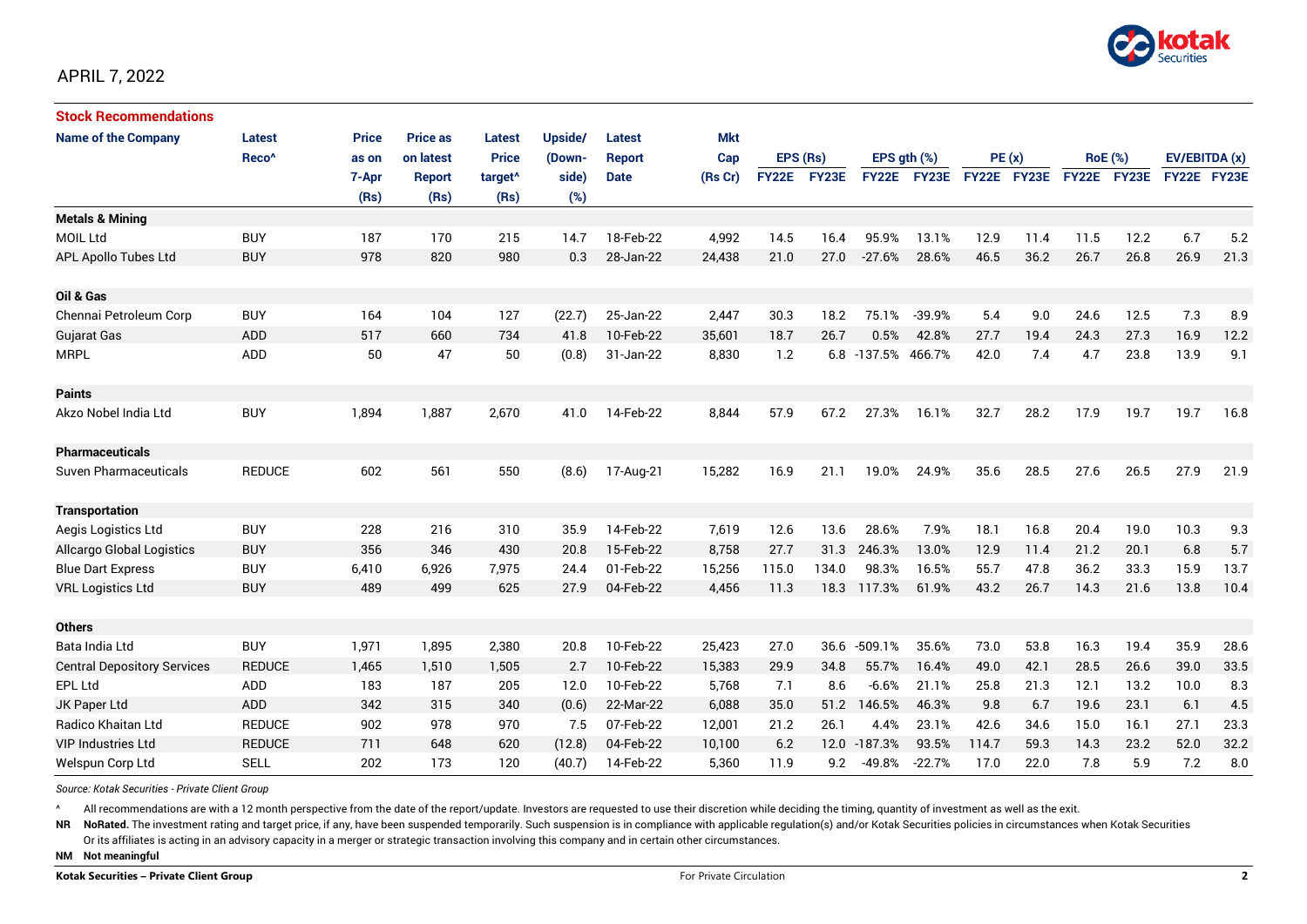

# APRIL 7, 2022

# **RATING SCALE (PRIVATE CLIENT GROUP)**

#### **Definitions of ratings**

| <b>BUY</b>       | $\overline{\phantom{0}}$ | We expect the stock to deliver more than 15% returns over the next 12 months                                                                                                                                                                                                                                                                                                                                                     |
|------------------|--------------------------|----------------------------------------------------------------------------------------------------------------------------------------------------------------------------------------------------------------------------------------------------------------------------------------------------------------------------------------------------------------------------------------------------------------------------------|
| <b>ADD</b>       |                          | - We expect the stock to deliver $5\%$ - 15% returns over the next 12 months                                                                                                                                                                                                                                                                                                                                                     |
| <b>REDUCE</b>    | $-$                      | We expect the stock to deliver -5% - +5% returns over the next 12 months                                                                                                                                                                                                                                                                                                                                                         |
| <b>SELL</b>      |                          | - We expect the stock to deliver $\lt$ -5% returns over the next 12 months                                                                                                                                                                                                                                                                                                                                                       |
| <b>NR</b>        |                          | - Not Rated. Kotak Securities is not assigning any rating or price target to the stock.                                                                                                                                                                                                                                                                                                                                          |
|                  |                          | The report has been prepared for information purposes only.                                                                                                                                                                                                                                                                                                                                                                      |
| <b>SUBSCRIBE</b> | $-$                      | We advise investor to subscribe to the IPO.                                                                                                                                                                                                                                                                                                                                                                                      |
| <b>RS</b>        | $\qquad \qquad -$        | Rating Suspended. Kotak Securities has suspended the investment rating and price target for this stock, either because there is not a sufficient fundamental basis for determining, or there<br>are legal, regulatory or policy constraints around publishing, an investment rating or target. The previous investment rating and price target, if any, are no longer in effect for this stock and<br>should not be relied upon. |
| <b>NA</b>        |                          | $-$ Not Available or Not Applicable. The information is not available for display or is not applicable                                                                                                                                                                                                                                                                                                                           |
| <b>NM</b>        |                          | - Not Meaningful. The information is not meaningful and is therefore excluded.                                                                                                                                                                                                                                                                                                                                                   |
| <b>NOTE</b>      | -                        | Our target prices are with a 12-month perspective. Returns stated in the rating scale are our internal benchmark.                                                                                                                                                                                                                                                                                                                |

# **FUNDAMENTAL RESEARCH TEAM (PRIVATE CLIENT GROUP)**

| <b>Shrikant Chouhan</b>                                                                                | Arun Agarwal                                                                                                    | <b>Amit Agarwal, CFA</b>     | <b>Hemali Dhame</b>      |
|--------------------------------------------------------------------------------------------------------|-----------------------------------------------------------------------------------------------------------------|------------------------------|--------------------------|
| <b>Head of Research</b>                                                                                | Auto & Auto Ancillary                                                                                           | Transportation, Paints, FMCG | Banking & Finance        |
| shrikant.chouhan@kotak.com                                                                             | arun.agarwal@kotak.com                                                                                          | agarwal.amit@kotak.com       | Hemali.Dhame@kotak.com   |
| +91 22 6218 5408                                                                                       | +91 22 6218 6443                                                                                                | +91 22 6218 6439             | +91 22 6218 6433         |
| <b>Jatin Damania</b>                                                                                   | <b>Purvi Shah</b>                                                                                               | <b>Rini Mehta</b>            | K. Kathirvelu            |
| Metals & Mining, Midcap                                                                                | Pharmaceuticals                                                                                                 | Research Associate           | <b>Support Executive</b> |
| jatin.damania@kotak.com                                                                                | purvi.shah@kotak.com                                                                                            | rini.mehta@kotak.com         | k.kathirvelu@kotak.com   |
| +91 22 6218 6440                                                                                       | +91 22 6218 6432                                                                                                | +91 80801 97299              | +91 22 6218 6427         |
| <b>Sumit Pokharna</b><br>Oil and Gas. Information Tech<br>sumit.pokharna@kotak.com<br>+91 22 6218 6438 | Pankaj Kumar<br><b>Construction, Capital Goods &amp; Midcaps</b><br>pankajr.kumar@kotak.com<br>+91 22 6218 6434 |                              |                          |

### **TECHNICAL RESEARCH TEAM (PRIVATE CLIENT GROUP)**

| <b>Shrikant Chouhan</b>    | <b>Amol Athawale</b>    |  |
|----------------------------|-------------------------|--|
| shrikant.chouhan@kotak.com | amol.athawale@kotak.com |  |
| +91 22 6218 5408           | +91 20 6620 3350        |  |
|                            |                         |  |

**Sayed Haider** Research Associate [sayed.haider@kotak.com](mailto:sayed.haider@kotak.com) +91 22 62185498

### **DERIVATIVES RESEARCH TEAM (PRIVATE CLIENT GROUP)**

+91 22 6218 5497 +91 33 6615 6273

**Sahaj Agrawal Prashanth Lalu Prasenjit Biswas, CMT, CFTe** [sahaj.agrawal@kotak.com](mailto:sahaj.agrawal@kotak.com) [prashanth.lalu@kotak.com](mailto:prashanth.lalu@kotak.com) [prasenjit.biswas@kotak.com](mailto:prasenjit.biswas@kotak.com)